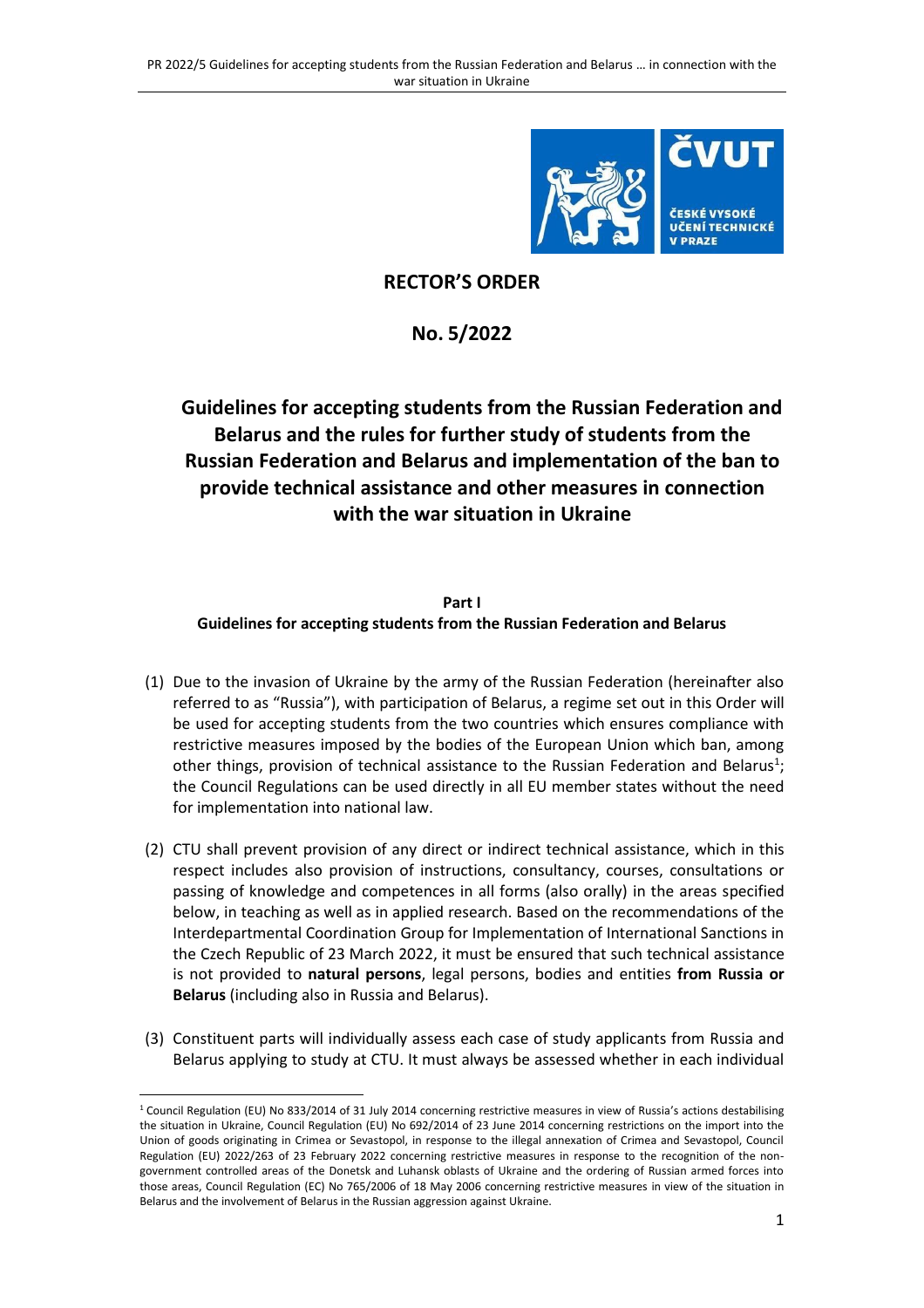case of a person with Russian or Belarusian citizenship, the ban on technical assistance shall be implemented in the form of rejecting the application.

- (4) The ban on direct or indirect provision of technical assistance does not apply to basic research whose results are published as open access. However, as part of basic research, results must not be created that will be given patent protection or can be used commercially. A responsible approach must be taken in assessing whether a study applicant might get involved with such results also in the framework of basic research.
- (5) Also advanced methods, tools and processes in research that students get acquainted with must not have potential to be used in areas of banned technical assistance under sanctions.
- (6) The decisive factor for assessment of whether technical assistance shall be prevented by rejecting a study application is in particular the connection to one of the following areas:
	- a) dual-use goods and technology
	- b) goods or technologies that might contribute to Russia's military or technological enhancement or the development of its defence and security sector
	- c) goods and technology suited for use in aviation or the space industry
	- d) transportation
	- e) telecommunications
	- f) energy sector (conventional and nuclear)
	- g) finding, exploration, extraction and production of oil, natural gas and other mineral resources
	- h) further detailed list of areas is given in the relevant EU Council Regulations<sup>2</sup>.
- (7) Given the breadth of the above areas and the cutting-edge technological education and research implemented at CTU, it is obvious that the majority of information that is provided to students during instruction and related research may overlap with the above listed areas.
- (8) This concerns primarily **critical study programmes** in the following **strategic areas**: *artificial intelligence, IT technologies, cyber-security, quantum technologies, nuclear and energy technologies, aviation and space industry, advanced materials, biomedicine, telecommunications* etc. All these and many other areas have big potential for dual use and determination of areas of banned technical assistance. The connections with the restrictions must be analyzed in detail, taking into account the interconnection of the study fields and research.

 $\overline{\phantom{a}}$ <sup>2</sup> Council Regulations (EU) No 2022/263, No 692/2014, No 833/2014 and No 765/2006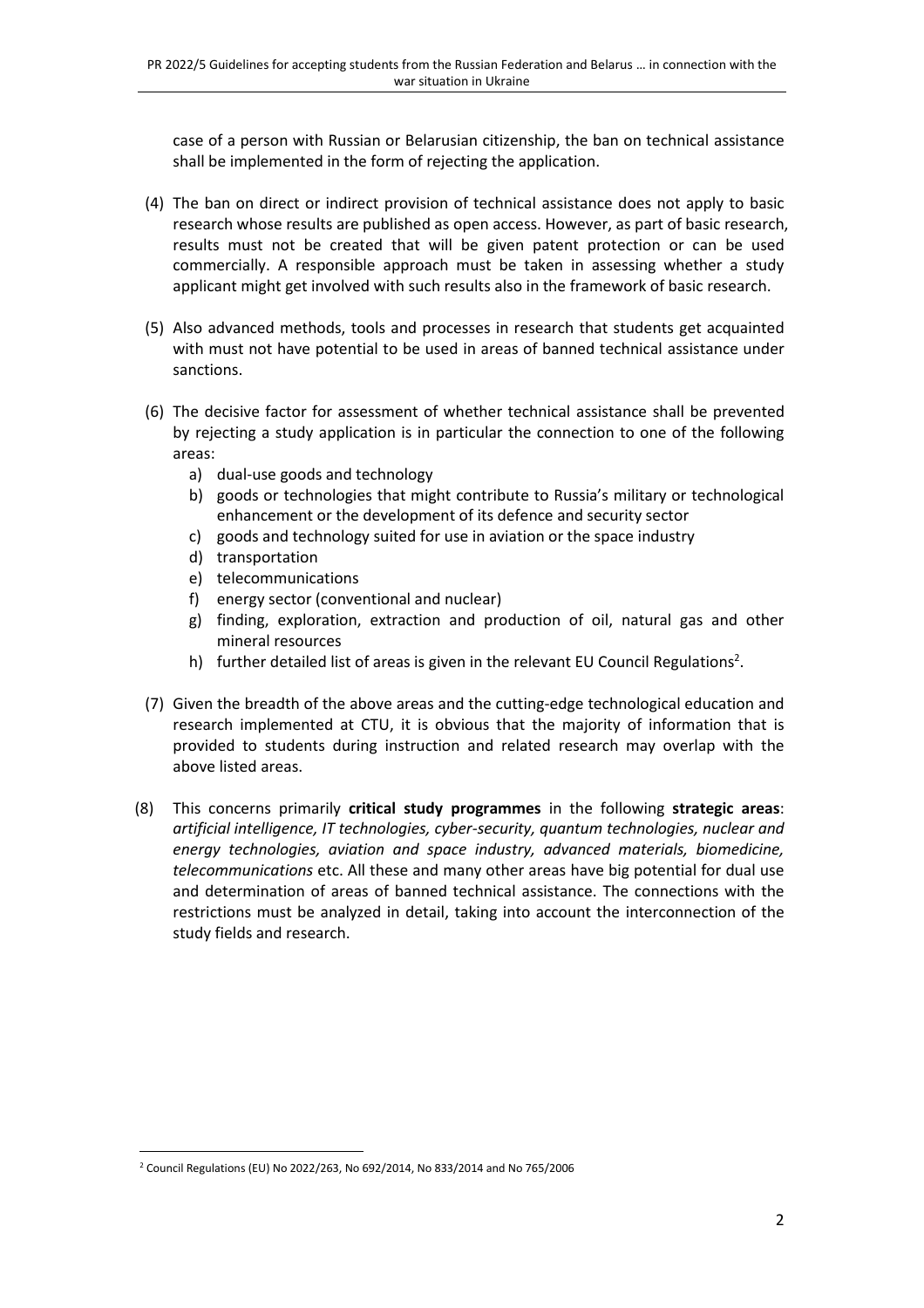|                                                                | Areas of sanctions - ban on technical assistance |                                           |                                          |                                                     |                                     |                           |                                               |                  |                                                                                                             |
|----------------------------------------------------------------|--------------------------------------------------|-------------------------------------------|------------------------------------------|-----------------------------------------------------|-------------------------------------|---------------------------|-----------------------------------------------|------------------|-------------------------------------------------------------------------------------------------------------|
| Areas of potential effect of<br>sanctions                      | dual-use<br>goods and<br>technology              | technological<br>enhancement<br>of Russia | military<br>enhancem<br>ent of<br>Russia | development<br>of defence<br>and security<br>sector | technology<br>and space<br>industry | ation                     | for aviation transport telecommunica<br>tions | energy<br>sector | finding,<br>exploration,<br>extraction and<br>production of<br>mineral<br>resources, oil<br>and natural gas |
| <b>Faculties and institutes</b>                                |                                                  |                                           |                                          |                                                     |                                     |                           |                                               |                  |                                                                                                             |
| <b>Faculty of Civil Engineering</b>                            |                                                  | x                                         |                                          | x                                                   |                                     |                           |                                               | ×                | x                                                                                                           |
| <b>Faculty of Mechanical Engineering</b>                       | $\mathbf x$                                      | ×                                         | ×                                        | $\mathbf x$                                         | ×                                   | $\boldsymbol{\mathsf{x}}$ |                                               | ×                | ×                                                                                                           |
| <b>Faculty of Electrical Engineering</b>                       | ×                                                | x                                         | ×                                        | x                                                   | ×                                   | X                         | $\mathsf{x}$                                  | x                |                                                                                                             |
| Faculty of Nuclear Sciences and<br><b>Physical Engineering</b> | $\mathbf x$                                      | $\mathbf x$                               | x                                        | $\mathbf x$                                         | x                                   |                           |                                               | x                | $\mathbf{x}$                                                                                                |
| <b>Faculty of Architecture</b>                                 | x                                                | x                                         |                                          | x                                                   |                                     |                           |                                               |                  |                                                                                                             |
| <b>Faculty of Transportation Sciences</b>                      |                                                  | x                                         |                                          |                                                     | x                                   | x                         |                                               |                  |                                                                                                             |
| <b>Faculty of Biomedical Engineering</b>                       | $\mathbf{x}$                                     | x                                         | $\mathsf{x}$                             | $\mathbf x$                                         |                                     |                           |                                               |                  |                                                                                                             |
| <b>Faculty of Information Technology</b>                       | x                                                | x                                         | ×                                        | x                                                   |                                     |                           |                                               |                  |                                                                                                             |
| Masaryk Institute                                              |                                                  | x                                         |                                          |                                                     |                                     |                           |                                               |                  |                                                                                                             |
| <b>Klokner Institute</b>                                       | x                                                | x                                         |                                          |                                                     |                                     | ×                         |                                               | x                |                                                                                                             |

**Table 1**. *The table provides a list of areas in which it can be assumed that the activity of faculties and institutes concerns sanctions related to the ban on technical assistance in the abovementioned areas under sanctions.*

- (9) The final decision will be taken by deans of the relevant faculties and heads of institutes that teach students (hereinafter referred to as "deans"), while also permeability of study across CTU must be taken into consideration; for this purpose individual constituent parts will provide each other with all necessary assistance.
- (10) The Department for Education and Student Affairs of the CTU Rector's Office (hereinafter referred to as "DESA") will keep the register of the critical study programmes.
- (11) Faculties and constituent parts of CTU will pass the list of critical study programmes, including the evidence for specific reasons, to the Vice-Rector for Bachelor and Master Studies within 10 days after this Order comes into force. The justification must clearly demonstrate why a study programme should be deemed critical.
- (12) DESA will send the list of critical study programmes to the **Financial Analytical Office**.
- (13) In case a study applicant applies to study in a critical programme where an obvious possibility to provide technical assistance exists, they will not be accepted to study, will not be invited to participate in the entrance examination and the admissions procedure will be terminated<sup>3</sup>. In case a student has already been accepted before this Order came into force, they will not be enrolled in study<sup>4</sup>.
- (14) In justified cases, deans may ask the rector through DESA to grant an exemption and provide justification of this exemption based on information on the applicant and a cover letter that the applicant presents to the dean. The admissions procedure will be suspended until an exemption is granted. DESA can ask FAO for assistance.
- (15) In case of any ambiguity, persons who head constituent parts can contact the **Financial Analytical Office**, which will help decide disputed cases.

 $\overline{\phantom{a}}$ 

<sup>&</sup>lt;sup>3</sup> By issuing a resolution on termination of the admissions procedure.

<sup>4</sup> The decision to accept to study will be cancelled in a review procedure as unlawful.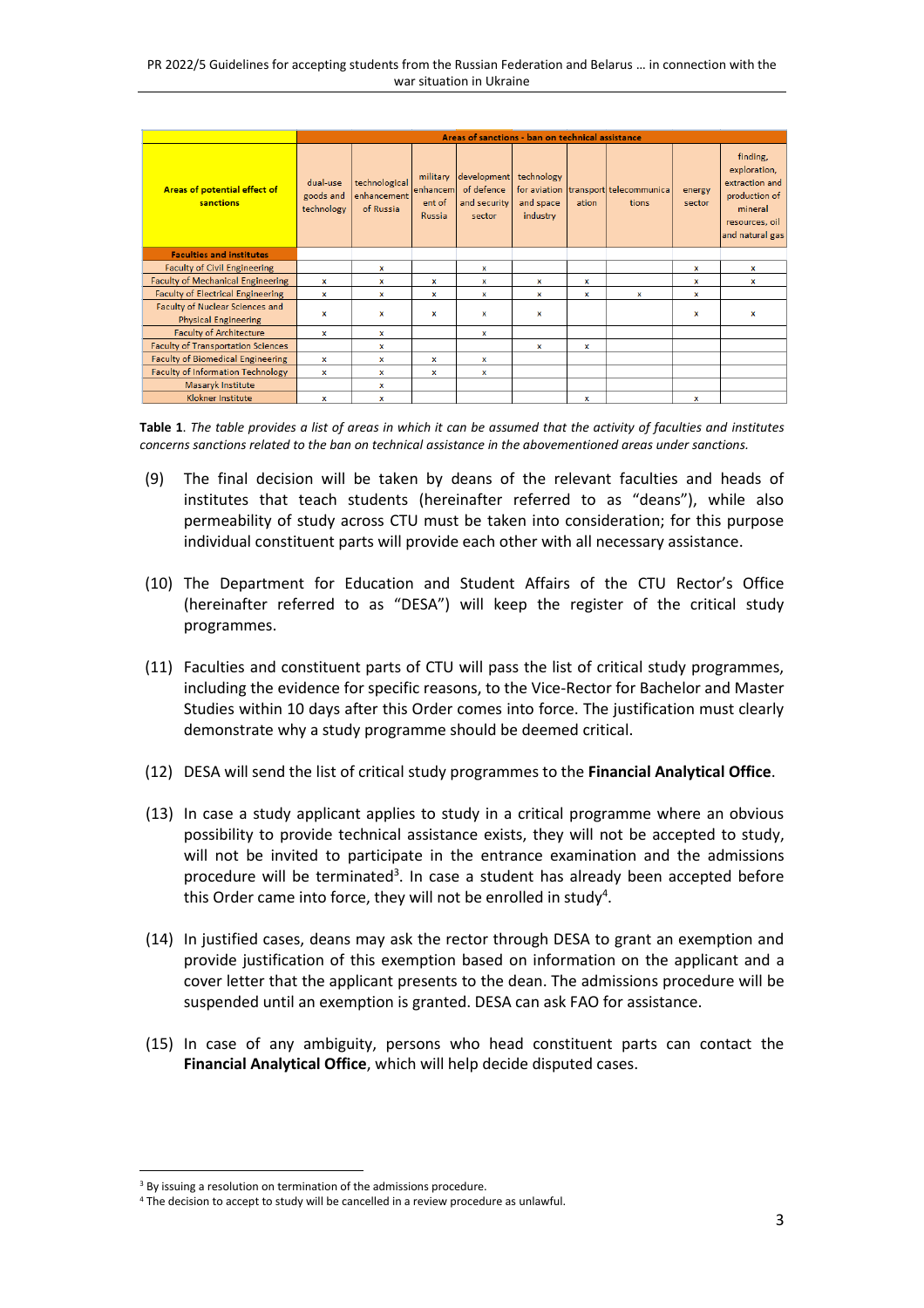- (16) In case a study applicant applies to a programme that is not critical, it is advisable to inform them that the Czech Republic currently does not issue new visas to citizens of Russia and Belarus.
- (17) If deans decide to accept a study applicant from Russia and Belarus to a study programme that does not provide banned technical assistance, they have to ensure that the student only attends classes in the given programme and the student has to confirm this restriction in writing; this is without prejudice to the duty of faculties and institutes to ensure that no technical assistance is provided to them in any other way in connection with the study programme that does not provide banned technical assistance; in case this restriction is violated, it will be considered as reason for termination of studies as it represents a security risk and puts sensitive information at risk.
- (18) In order to enrol in study, applicants from Russia and Belarus must present a valid study visa; if they are not granted a visa, they can apply for interruption of studies. If they do not apply for interruption of studies and do not attend classes, the relevant procedure is to terminate their study in accordance with Section 56, Para 1 (b) of the Higher Education Act.

#### **Part II**

#### **Rules for further study of students from the Russian Federation and Belarus**

- (1) In view of the fact that students from Russia and Belarus that already study at CTU and live in the Czech Republic and share with us the way of academic life and functioning of society together with the **belief that we share common human and democratic values that are currently being denied in their home countries, with respect to European humanistic ideals and in the hope to spread them by example to Russia and Belarus in the future, the rules for further study of students from Russia and Belarus are stipulated as follows:**
	- a) In case students study in study programmes that fully or partly cover strategic areas **(critical study programmes)** that fall under sanctions concerning the ban on technical assistance, an individual study plan approved by the dean may be set, provided this will not reduce the amount of knowledge that is necessary to achieve a graduate profile defined in the accreditation of the study programme.
	- b) In justified cases, deans may ask the rector through DESA to grant an exemption and provide justification of this exemption based on information on the student and a cover letter that the student presents to the dean; DESA can ask FAO for assistance. The student can continue their studies until a decision on the exemption is taken.
	- c) Every student from Russia or Belarus (regardless of whether they study in a critical study programme or in a programme that is not considered critical) must **apply in writing by 19 August 2022** for continuation of study to the relevant dean or head of constituent part; the application must include a cover letter that should include the student's motivation for further study at CTU and stay in the Czech Republic.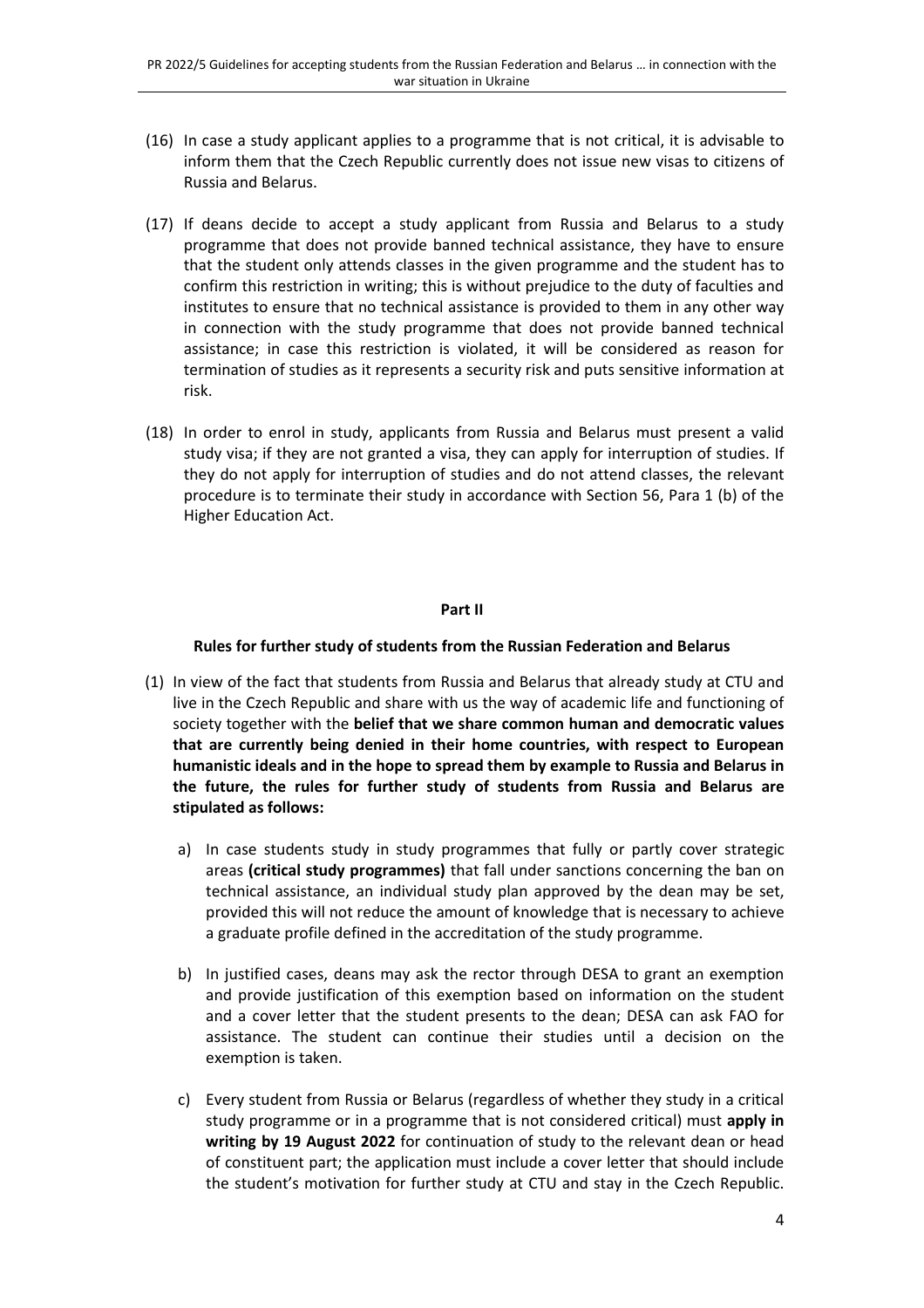This letter can (but does not have to) include student's potential activities in helping Ukraine, in anti-war stances or other activities that might put them at risk in case they return to their homeland. It can also include other material facts such as permanent residence in the Czech Republic, family relationships to the Czech Republic, a submitted application for asylum in the Czech Republic, or support given by, for example, the department, the thesis supervisor, a student organisation, etc. The cover letter will be treated as confidential personal material and will not be provided to third persons, with the exception of FAO for the purpose of assessment of an exemption to study in critical study programmes. In other cases, cover letters can be used as a source of information that will allow CTU to support the student, for example when applying for a visa. The student's application can be supported by a statement of an employee at the faculty/institute where the student studies and who knows the student personally and can confirm the provided facts, or a representative of a student organization or a member of an academic body.

- d) **If it is not possible to allow a student to continue their studies** (not even by setting, for example, an individual study plan, etc.), **the studies will be interrupted.**
- e) The absence of a cover letter is not a reason to interrupt the studies; however, if this is the case, CTU will not be able to assist the student in dealing with the state authorities.
- f) When the reasons for sanctions shall cease to exist and the war situation goes back to normal and academic relationships with Russia and Belarus are normalized, CTU will do its best to allow students to complete their studies.
- g) When a student is transitioning to a follow-up level of study, they will be accepted to further studies at CTU provided they have also complied with all the requirements of the admissions procedure (this is without prejudice to the potential interruption of studies, if necessary).

### **Part III Final provisions**

- (1) When applying sanctions, in accordance with the guidelines recommended by state authorities, a blanket approach must not be applied to study applicants and students from high-risk countries in the application of the given measures; each case must be assessed individually.
- (2) The information on the contents of this Order will be communicated to the students from Russia and Belarus in an appropriate manner (e.g., on a publically accessible website of CTU or in the information system KOS – study component, etc.).
- (3) The rules stipulated in Part I shall apply to all levels of study and will be applied starting with the admissions procedure for the 2022/2022 academic year.